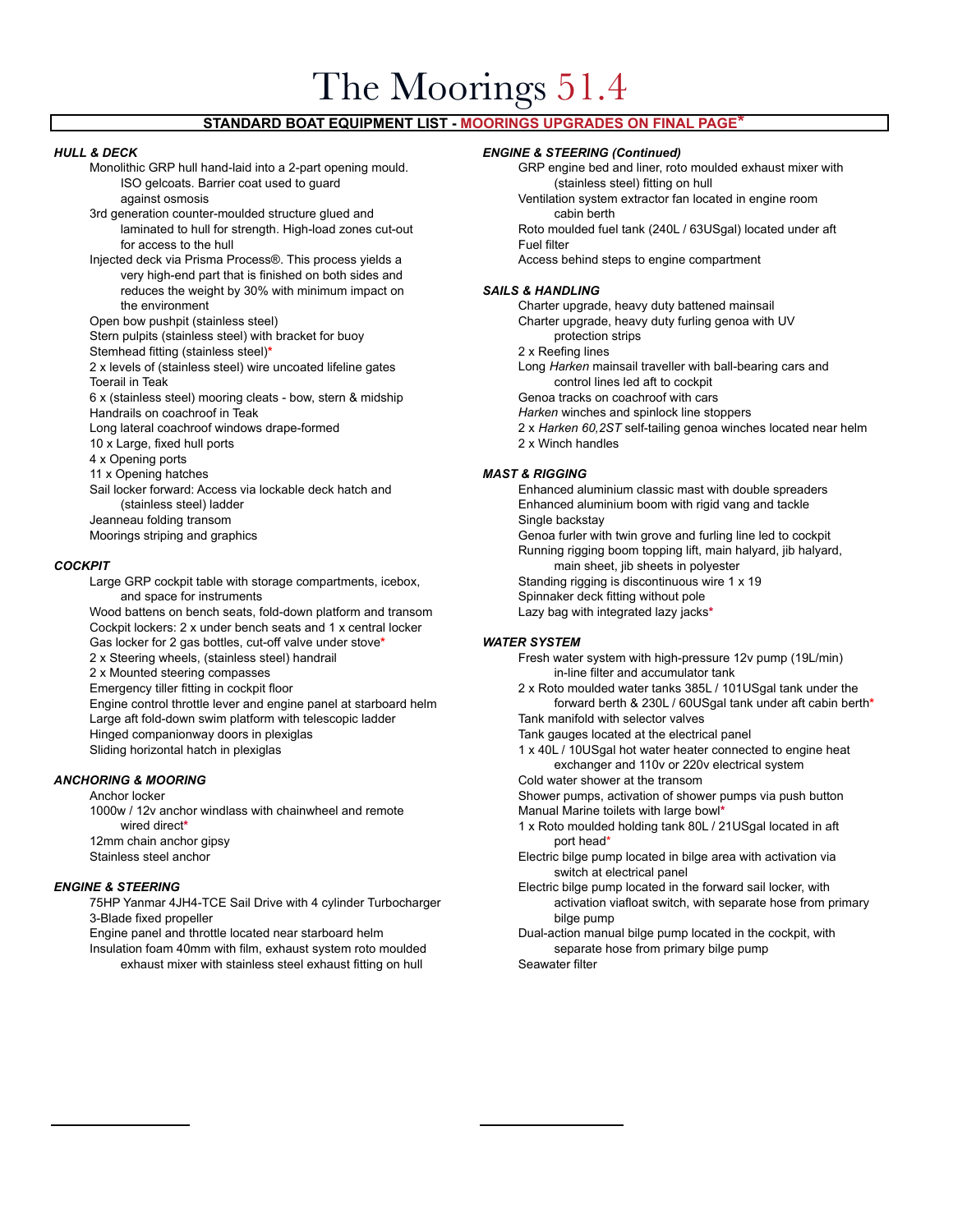# The Moorings 51.4

# **STANDARD BOAT EQUIPMENT LIST**

**ELECTRICAL SYSTEM**<br>110v or 220v circuit shore-power outlets distributor *NAVIGATION CONSOLE*<br>Navigation station lo

Main electric panel at navigation station backlit in a soft blue Large storage space under electrical panel for books and light, 12v plug, LCD display other navigation equipment

12v circuit for house and engine systems, 12v plugs at nav station Bookshelf under table with plexiglas dividers<br>110/220v plugs in each cabin, saloon, chart table and galley Chart reading light with red night-time vision m 110/220v plugs in each cabin, saloon, chart table and galley

3 x 80Ah 12\v House battery**\***

1 x 110Ah 12v Engine start battery *FORWARD CABINS*

2 x 40amp battery charger\*

Alpi Fine Teak® interior with marine ply core, solid trim, 1 x Large fixed hull port(s) anti-uv varnish<br>a panels and hull liner wood panels with vinyl lining and the Storage under berth Storage under berth Ceiling panels and hull liner wood panels with vinyl lining

Laminate floorboards with light-coloured stripes**\***

Formica in companionway. Companionway steps covered in *FORWARD HEADS* nonslip surface\* The surface of the state of the solid surface countertop and moulded sink

Shades and screens for hatches and ports. Shades and ports and ports in the storage cabinets

Comfortable seating arrangement to port for six with view of sea though hull ports **Marine to a sea though hull ports** Marine toilet<sup>\*</sup>

Saloon table

Hinged storage compartments under settee seating *AFT CABINS*

Large table with two removable, aluminium legs and central Max headroom: 6'5" / 1.97m

Upper storage cabinets with doors and fiddles

Long galley to starboard of entryway 1 x window in coachroof

Double sinks (stainless steel) with covers and chrome mixer tap 1 x Opening hatch Storage compartments with drawers and doors between the Access to tanks and technical equipment in central corridor galley and the companionway Wall mounted fans in cabins

Soft-close, fully-extending drawers

Sliding waste bins with multiple compartments for selective *AFT HEADS* sorting and recycling En-suite compartment with access from cabin

21USgal / 80L icebox with front access<sup>\*</sup> Storage cabinets

# **ADDITIONAL CRUISING GEAR** Shower drain with switch

Charter and safety gear **Marine to a set of the Charter and Safety gear** Marine toilet<sup>\*</sup>

Navigation station located to port behind the saloon Shore power wired direct **Chart table with lazerette work top with opening** 

Interior lighting and navigation lights compartment, space designed for laptop computer

Engine alternator: 125amp Double berth with high-density foam mattress Battery switches: in the aft cabin example of the state of the state of the cabin (2.02m x 1.45m / 6'7" x 4'9") Radio/CD/MP3 Player with speakers<sup>\*</sup> Large hanging locker to starboard LED reading lights and overhead led lighting **INTERIOR** 1 x Opening deck hatch, for light and ventilation

Deck hatch to provide light and ventilation **SALOON**<br>Headroom: 6'4" / 6'6" (1.95m / 1.98m) LED overhead lighting and task lighting<br>Standing shower separated by a plexigl Standing shower separated by a plexiglass door<br>Shower drain with switch Saloon cushions Clothes hook, towel bar and mirror

bottle storage<br>
r storage cabinets with doors and fiddles<br>
r storage cabinets with doors and fiddles<br>
(2.02m x 1.63m / 6'7" x 5'4") Hanging locker storage shelves along hull & along engine compartment, night stand above engine compartment **GALLEY LED reading lights and overhead led lighting** Headroom: 6'4" / 1,94m 1 x Fixed hull port, 1 x opening port into the cockpit for ventilation, Solid counter tops 1 x Additional opening port into the cockpit

Upper storage cabinets with storage and microwave En-suite compartments with day access from saloon 2-Burner cooker and oven with grill function Solid surface countertop with moulded sink 46USgal / 175L fridge with top access, 12v compressor**\*** Access to through-hulls and plumbing connections under sink Opening port above stove top for ventilation Opening port and fixed windows to provide light and ventilation LED overhead lighting and task lighting Clothes hook and towel bar Mirror